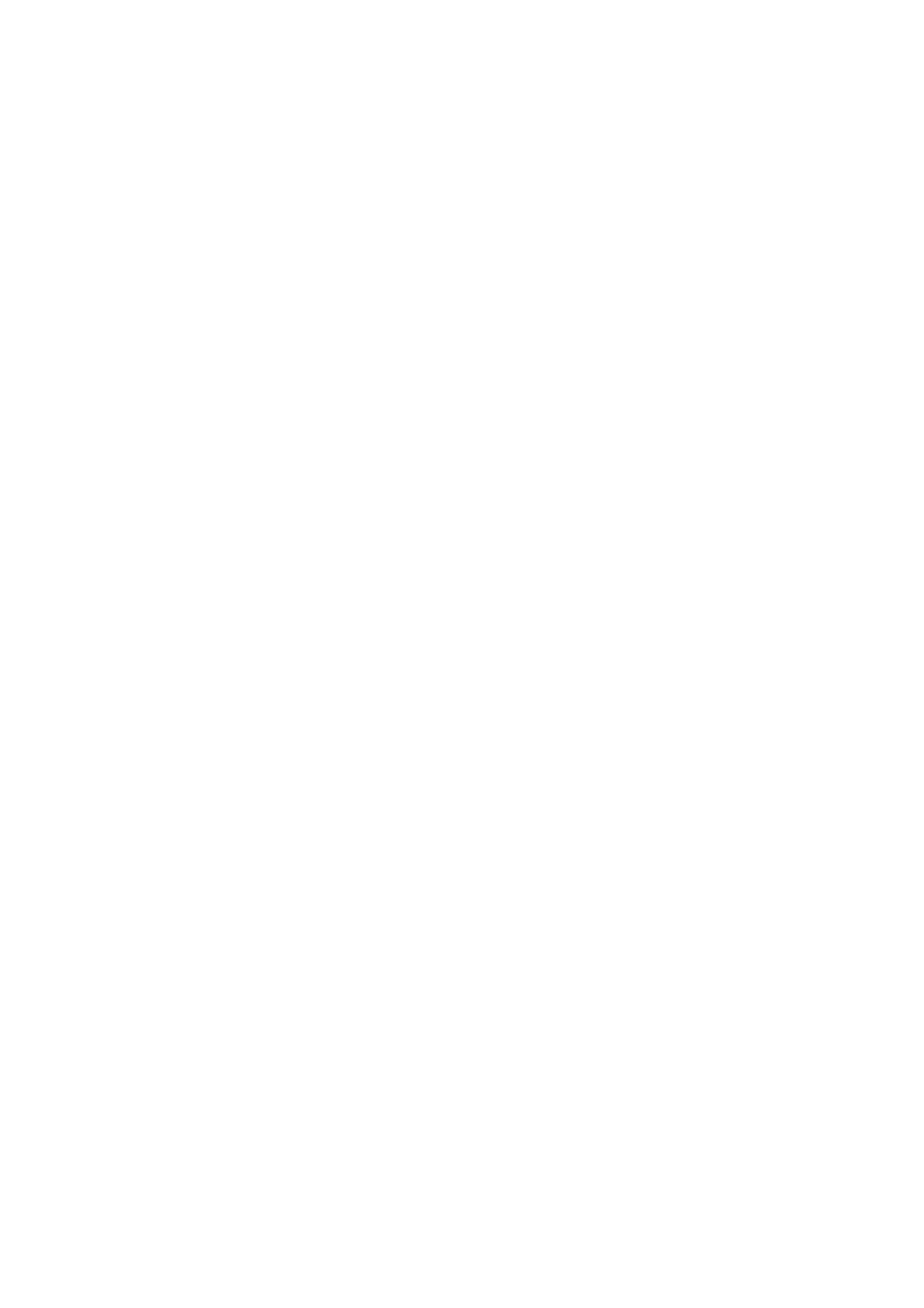## **EUROPEAN UNIVERSITY INSTITUTE, FLORENCE**

## **DEPARTMENT OF LAW**

*The Expulsion of the Concept of Protection from the Consumer Law and the Return of Social Elements in the Civil Law* 

*– A Bittersweet Polemic* 

**HANS-W. MICKLITZ**

EUI Working Paper **LAW** 2012/03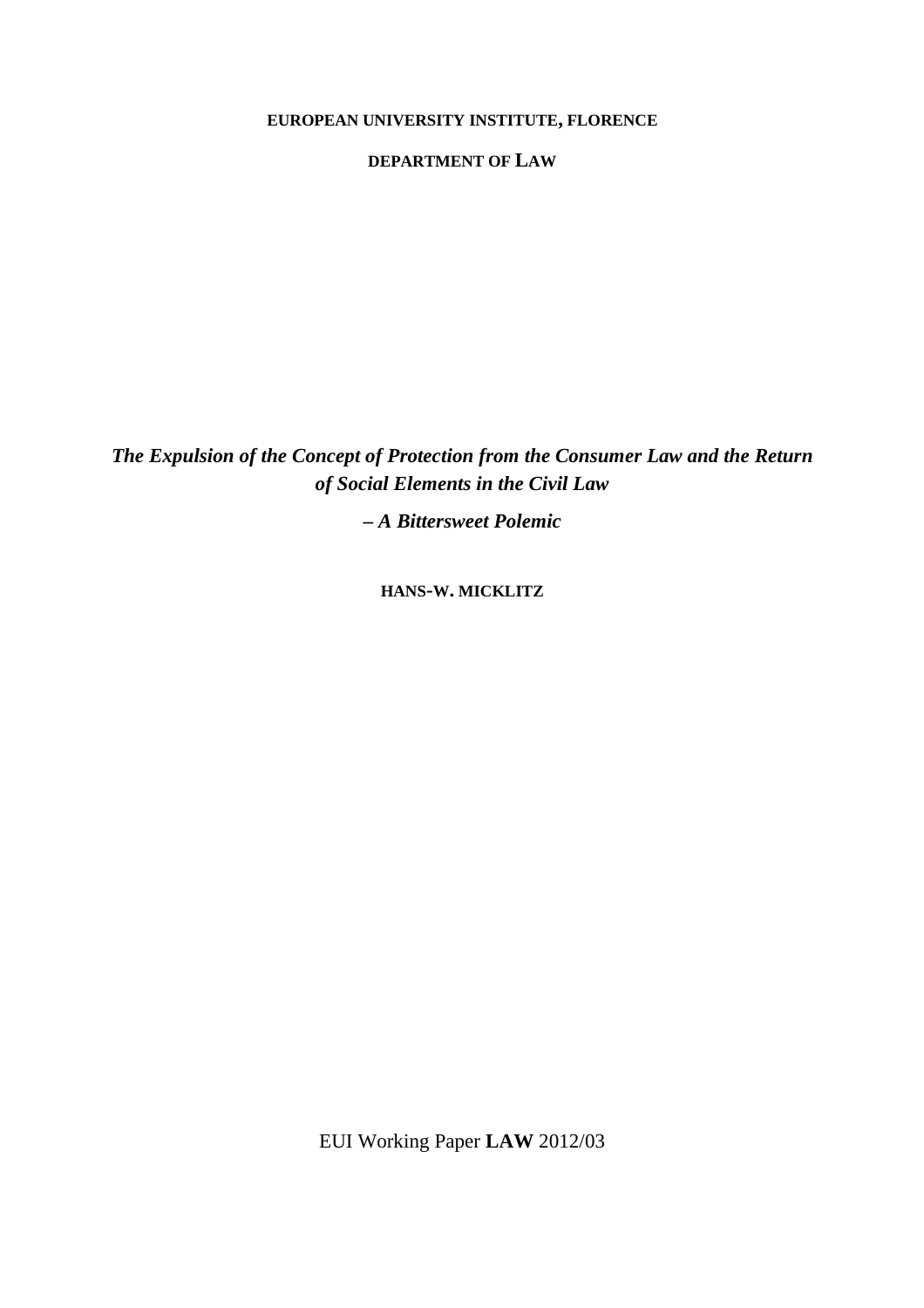This text may be downloaded for personal research purposes only. Any additional reproduction for other purposes, whether in hard copy or electronically, requires the consent of the author(s), editor(s). If cited or quoted, reference should be made to the full name of the author(s), editor(s), the title, the working paper or other series, the year, and the publisher.

ISSN 1725-6739

© 2012 Hans-W. Micklitz

Printed in Italy European University Institute Badia Fiesolana I – 50014 San Domenico di Fiesole (FI) Italy www.eui.eu

cadmus.eui.eu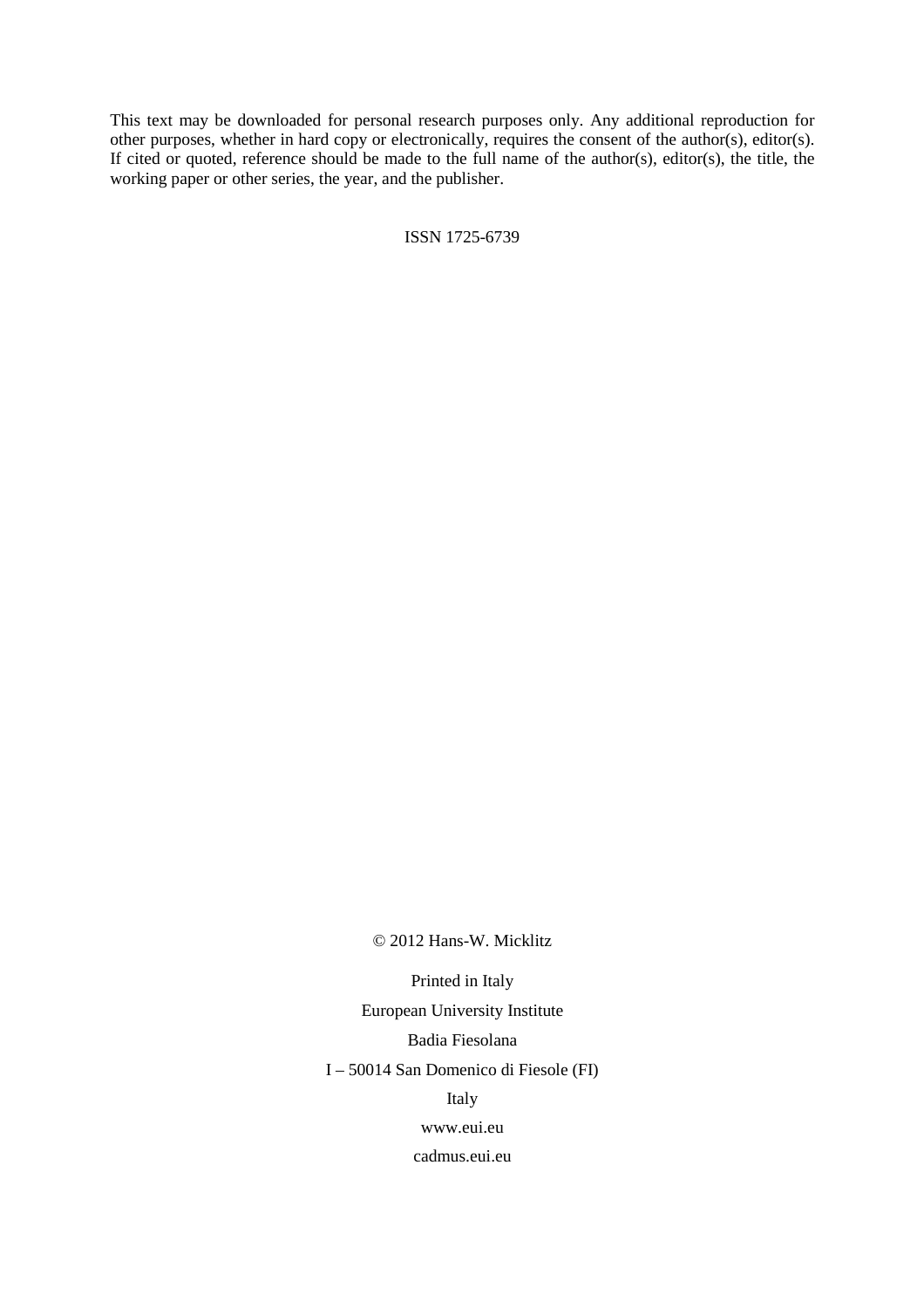#### **Abstract**

Consumer law started in the 1960s and 1970s as consumer protection law, meant to compensate for the risks and deficiencies of the consumption society which led to an enormous increase. The target of the first generation of national consumer law were the weak consumers, those who could not cope with the increased choice and the resulting risks. The argument here presented is that the European Union by taking over consumer legislation gradually but steadily changed the outlook, from consumer protection law into consumer law. The weak consumer is not the one who is needed for the completion of the Internal Market. This is the famous average consumer which governs todays' normative design of the consumer law making and enforcement. However, the shift in paradigm does not set aside the need to strive for legal rules that cover the weakest in the society.

#### **Keywords**

Consumer law, private law, European private law, the average consumer, the weak consumer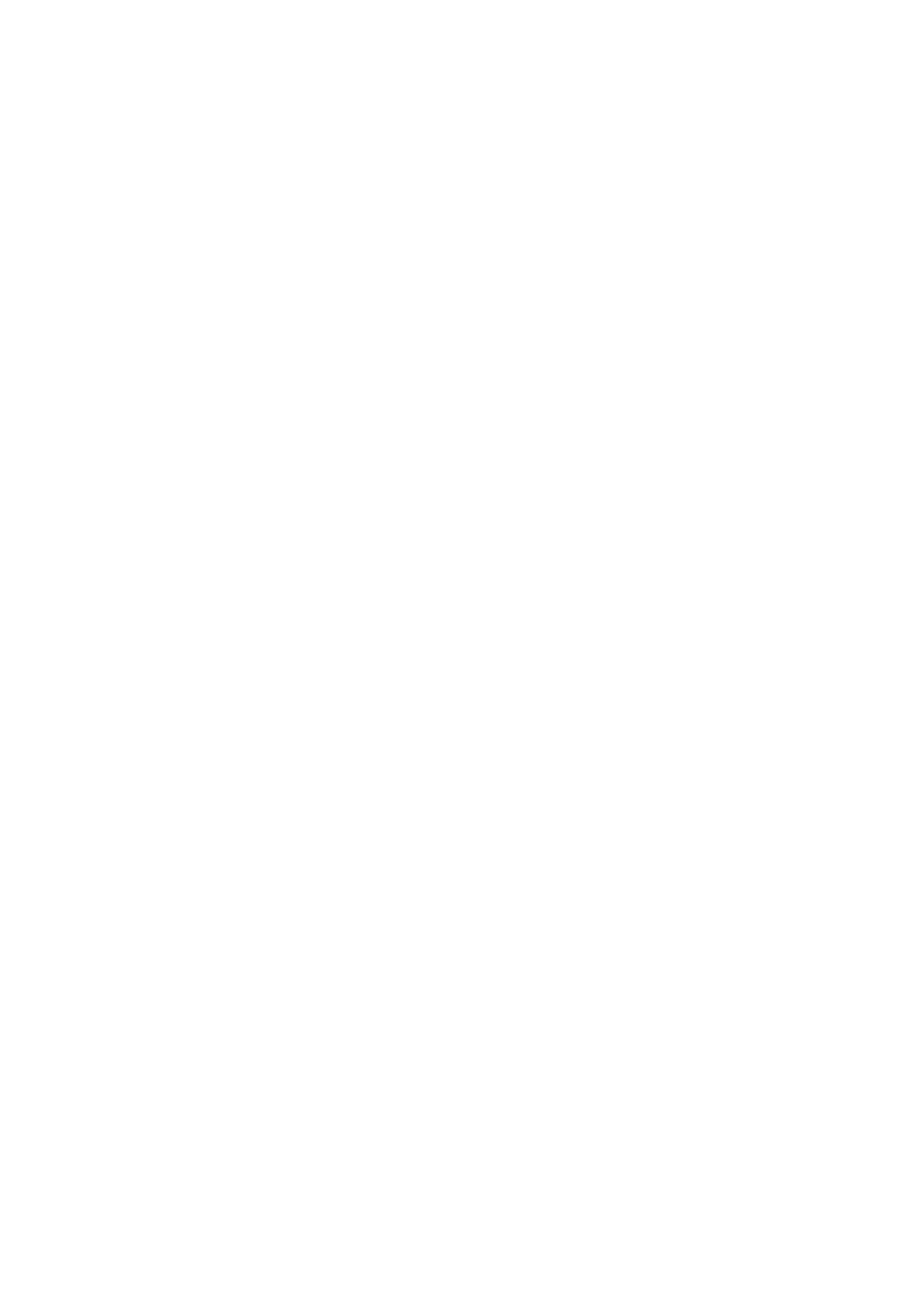# **TABLE OF CONTENTS**

|  | II. The Decline of the Consumer Protection Law or the Transformation of the Consumer         |
|--|----------------------------------------------------------------------------------------------|
|  | III. The Perpetual Return of the Protection of the Weaker Parties or How the BGB Could Still |
|  |                                                                                              |
|  |                                                                                              |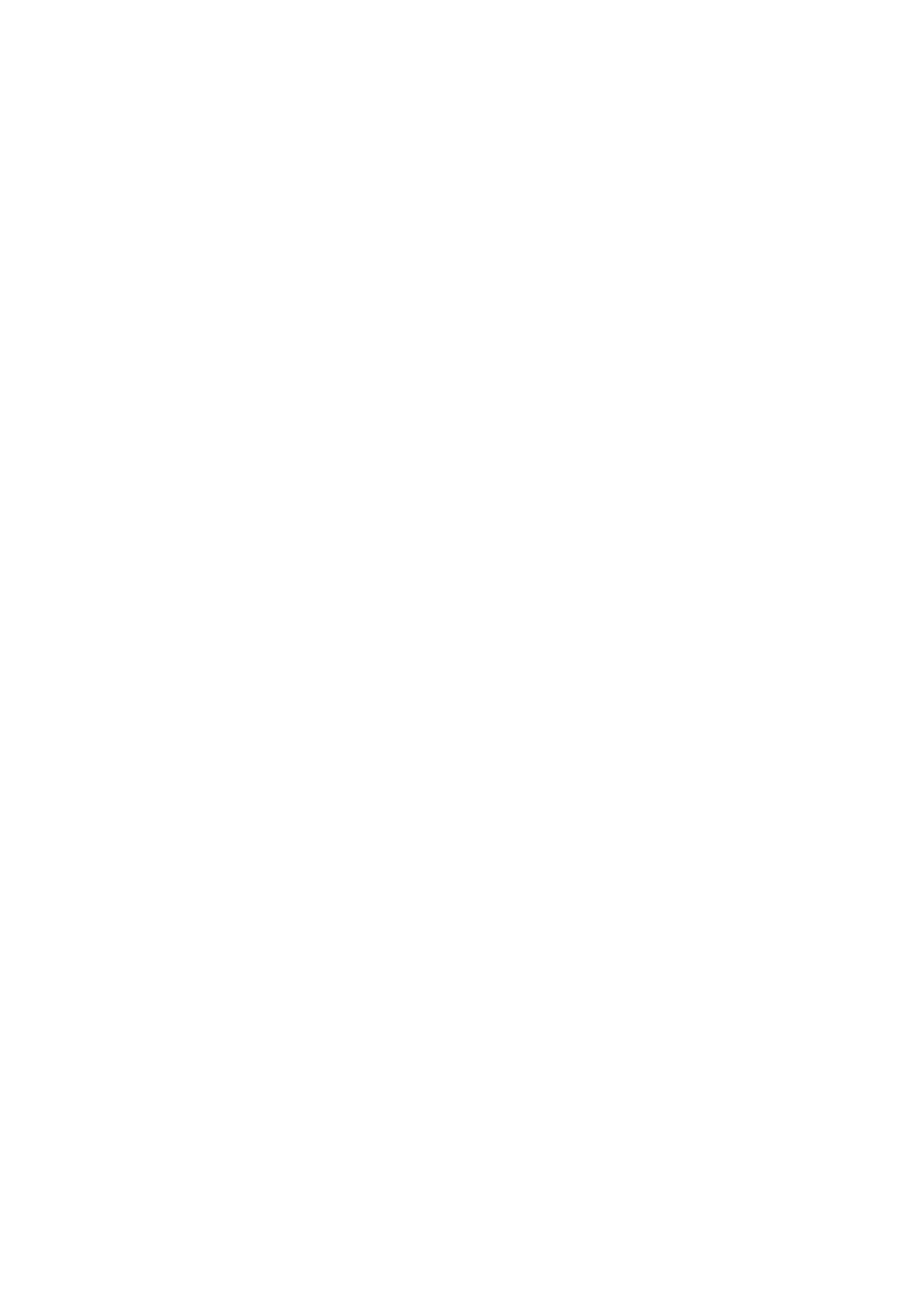### **THE EXPULSION OF THE CONCEPT OF PROTECTION FROM THE CONSUMER LAW AND THE RETURN OF SOCIAL ELEMENTS IN THE CIVIL LAW – A BITTER SWEET POLEMIC**

#### **Introduction**

The following contribution has been written in honour of Franz-Jürgen Säcker, an eminent German scholar who became famous when he managed to launch the establishment of the so-called Münchener Kommentar des Bürgerlichen Gesetzbuches. This commentary, currently in its  $6<sup>th</sup>$  edition, is meant to combine theoretical conceptions with practical proposals for the interpretation of the respective provisions in the German BGB. I met FJ Säcker in that context. This little essay is meant to highlight the changes which result from the integration of consumer law into the German BGB in 2002. The theme of my little essay is whether and to what extent the integration managed to insert into the German BGB the missing 'social oil' so famously advocated for by O.v. Gierke as early as in 1889. Its importance reaches far beyond German law and might therefore be of interest to all those who are working on an appropriate legal design meant to protect the weak parties in private law relations.<sup>1</sup>

#### **I. Setting the Scene**

 $\overline{a}$ 

I became acquainted with Franz-Jürgen Sӓcker at the end of the 1990s, when he called me to ask if I wanted to undertake the annotation of the § 13 *et seq.* of the General Terms and Conditions Act (AGB-G) in the upcoming fourth print run of the Münchener Kommentar. I agreed immediately and was very pleased. In those years the legal spectrum of the German civil law teacher was still in relatively good shape. On the one hand, there was the BGB in its sublime abstract beauty, while on the other hand there were the many widespread special acts, including the one on the consumer law. Due to its central importance for legal practice, the AGB-G had succeeded in being entered into the Münchener Kommentar as well as into various special acts of the consumer law. In this much the Münchener Kommentar was far ahead of its time – that is the political development – since it also included consumer law. The legislative picture changed in the year 2000 when in the course of the transposition of the distance selling directive 97/7/EG into German law the §§ 13, 14 were inserted into the BGB. One did not have long to wait for the next step. In the course of the reform of the law of obligations major parts of the "substantive" consumer law were inserted into the BGB. Only the Products Liability Act was ignored. The AGB-G was divided, with the substantive part being integrated into the BGB while the procedural regulations were relocated to the Injunctions Act (UKlaG). The new modern, or perhaps post-modern, world of the German civil law teacher changed fundamentally almost overnight – or rather over the summer of 2001. Consumer law and the BGB now formed a single entity, at least from an external perspective. The Münchener Kommentar changed its appearance as well. The procedural regulations of the AGB-G, the former § 13 *et seq.*, were removed from the Münchener Kommentar on the BGB and transferred into the Münchener Kommentar regarding the code of civil procedure (ZPO) – and, in a manner of speaking, I was transferred with it.

The facts of this integration act are well-known to all German civil law teachers. Less attention was paid to the consequences of the integration of the consumer law into the BGB and the simultaneous relegation of the procedural part of the AGB-G. We shall look first at this reassuring/disturbing aspect

 $<sup>1</sup>$  The paper has been written prior to the adoption of the draft regulation on a common European sales law. For the particular</sup> purpose of the essay no updating is needed.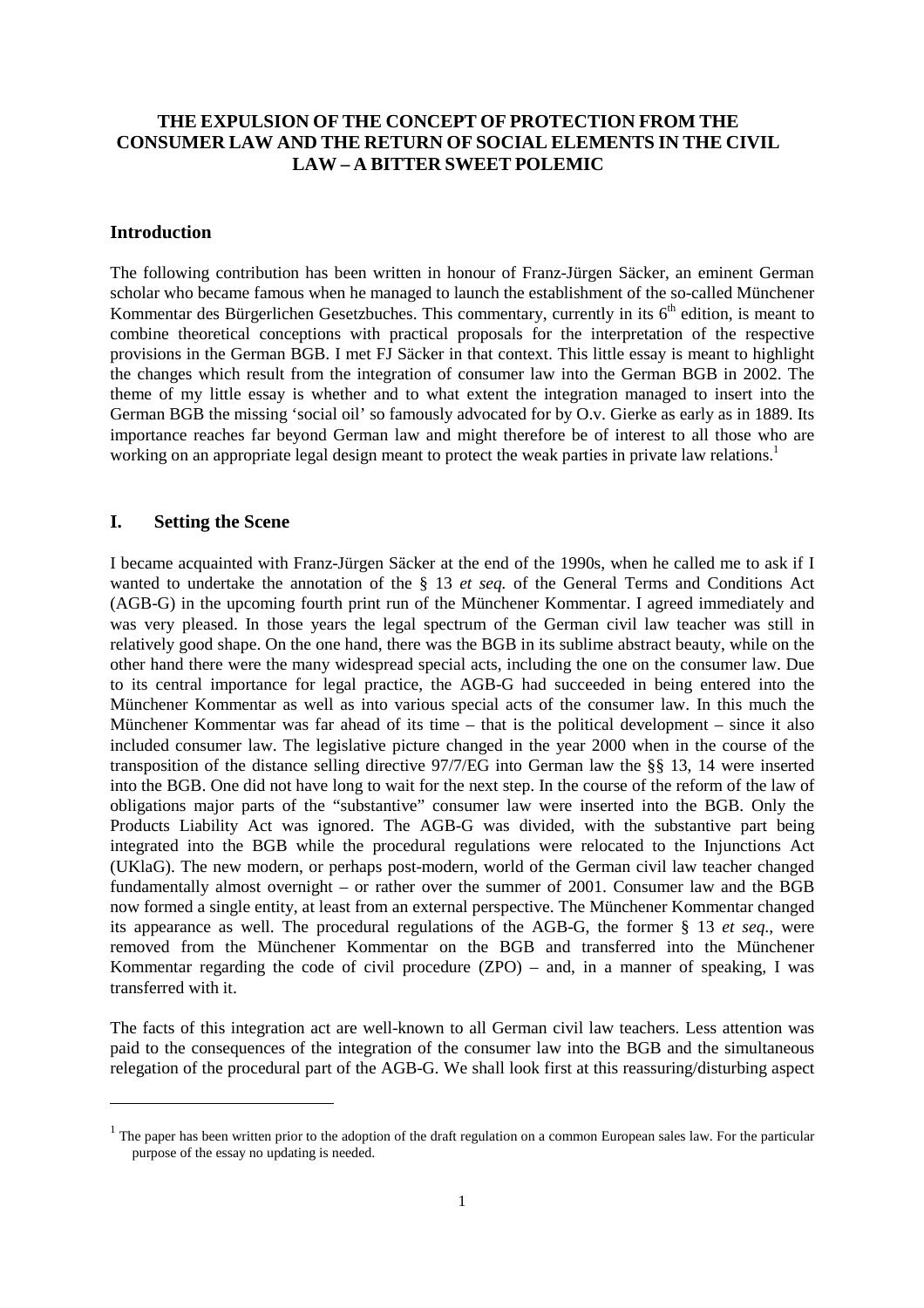#### *Hans-W. Micklitz*

of the development – reassuring perhaps for the majority of my colleagues, but disturbing for me. On the level of mere appearances there was no significant change. To borrow the imagery of Berthold Brecht: Mister Keuner meets an old friend that he hasn't seen for a long time. The latter welcomes him with the words: "You have not changed at all". "Oh!" said Mister K and turned pale. And so everything took its course. The relevant commentaries of the BGB integrated the consumer law *nolens volens* and authors were found for the annotations. Alongside this, there are most notably those journals which dedicate themselves to specific sections of the consumer law. This applies especially to the AGB-G, which was relabelled as the General Terms and Conditions law, but also to the consumer credit law which is now called consumer loan law. Even the little UKlaG has forged a path for itself, although it has not yet (?) been deemed worthy of a real upgrading in the form of a special journal. The consumer jurisprudence was emancipated. A younger generation of civil jurists devoted an increasing amount of their attention to consumer protection. They no longer came purely from the point of view held by the consumer movement of the 1960s and 70s, but rather they devoted their scientific attention to the consumer law as one of several debatable sections of the civil law. Gradually the perspective shifted. Indeed, in 2010 the first ever Professorial Chair was created for consumer law – not consumer protection law – which was supported as foundation-endowed chair for 5 years by the Federal Ministry of Consumer Protection, Food and Agriculture.

I am not concerned with questions of appearance, however. My request applies to certain issues that are worrying me, and perhaps not only me. I would like to pursue the question which impact the integration of the consumer law into the BGB had: whether or not it really amounted to the knitting together of elements that belong together, whether in 2002 the legislature actually created a kind of "social civil law" dreamt of since the days of Otto von Gierke, or whether it used the integration to undertake a completely different development which changes the social character of the consumer law in the medium term. Is the result that the consumer protection law has turned into a consumer law "without protection"? And indeed, some 40 or 50 years after the emergence of the consumer law, who cares?

Similarly, what of the role played in this process by the jurisprudence, by the juridical practice, or indeed by the legislature which has changed the makeup of the general institutional conditions by means of the integration into the BGB? Without conducting a historical review of the special private law in general and the consumer law in particular one cannot accomplish this task. Those on the inside are aware of how the changes came about. The consumer protection law is submitted to a rapid alteration. Symbolic of this shift is the way in which the shortened English-language title of the monograph written by myself and Norbert Reich on European consumer law changed from being "Understanding Consumer Protection Law" in 2003 to "Understanding EU Consumer Law" in the 2009 revision.

The short history of the consumer protection law tends towards its end. Consumer protection as a policy tool has created a modern market right adapted to the functional conditions of our globalised world. Yet consumer protection is increasingly being reduced to a set of rights in which the aim of the 1960s consumer politics, to guarantee the protection of the weaker in the consumer society – today we speak of information society –, gradually disappears out of sight. As consumer protection law becomes consumer law, so the weakest market participant is replaced with an omnipotent multinational market actor. This consumer more closely resembles a private small business owner than the parties protected under the normative approach, which furthered the development of the consumer protection law in the Member States. So the addressees are now the "Klinsmanns and Bosmans", and no longer "the small man" on the street. The driving force behind this process is the EU which, since the end of the 1970s, has promoted legislative developments in furtherance of creating a single European market and which increasingly and more and more aggressively favours a consumer right which neglects the protection of the weaker market actor. Is that a reason to be alarmed? I think so, yes.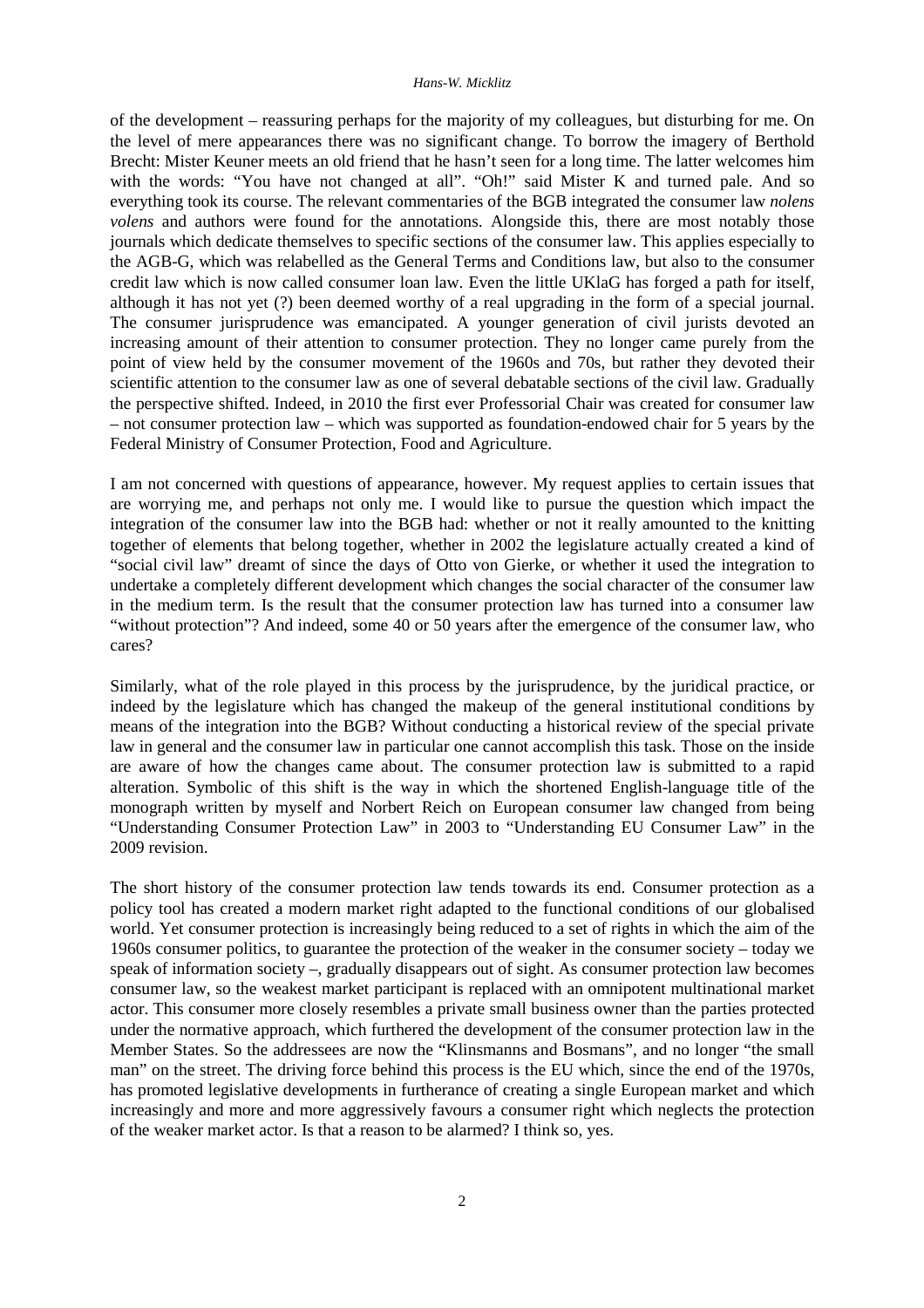But this is only one half of the story. I have already specified it in several papers and my work has met with growing approval, at least within the "consumer circle" – to borrow a phrase from Ernst Steindorff.<sup>2</sup> In this respect I will confine myself to dealing with the more recent developments (II). More exciting are the consequences of erasing from the consumer law the idea of protecting weaker market actors. I would like to point out that a new consumer protection law is developing, again outside of the BGB, but that the "good old BGB" retains a central importance for the protection of the weaker market actor, especially when one accepts that the post-modern consumer law and the protection of weaker parties are not identical. Briefly, I would like to disturb the peace (III). Franz-Jürgen Säcker has always dealt with modern developments, even if he opposed them in an argumentative way. The dynamic of the economic and political development cannot be delayed by the petrifaction of legal forms. The development continues and here I count on the interest of Franz-Jürgen Säcker, especially as regards the consumer law with which he has, up until now, only been rather marginally engaged with.

<sup>2</sup> Limits of the EC-competences, 1990.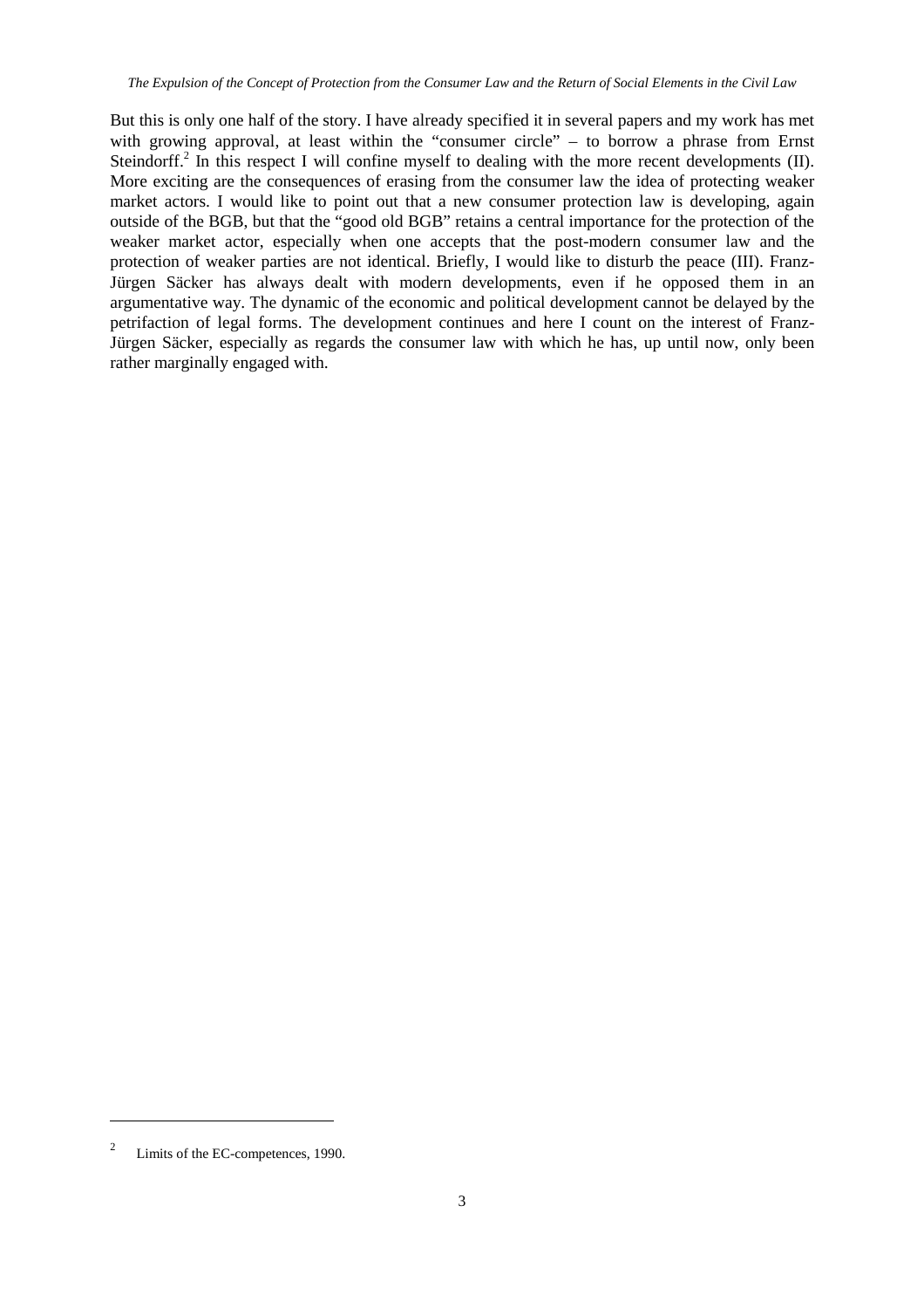### **II. The Decline of the Consumer Protection Law or the Transformation of the Consumer Protection Law into a Right for Private Small Business Owners**

In 1889, Otto von Gierke wrote in a clairvoyant way on the relation of special rights and the nascent  $BGB<sup>3</sup>$ 

"One obtains two systems ruled by completely different spirits: one system of the common civil law in which the pure private law is reflected, and an abundance of special rights in which the public law is embittered by and intermixed with private law rules. On the one hand, a vital, democratic and socially-inspired law while on the other there is an abstract and individualistic stencil that has been fossilised in static dogmatism."

As is well-known, the BGB only incorporated the famous drop of "socialistic oil"<sup>4</sup> in the shape of general terms which constituted the starting point of the  $20<sup>th</sup>$  century jurisprudence establishing the protection of the weaker market actor. The evolution of the jurisprudence concerning the examination of the general terms paradigmatically reflects this development. The rise of the consumer law in the 1970s revived the old conflict between the pure, neutral system of the private law designed under the BGB and the political, public law-influenced special private law. In hardly any other European Member State was the legal field dominated by such ideological, acrimonious and scientific discussions. Special private laws and the unity of the private law were irreconcilably opposed to each other. The German private law scholarship was divided once again into two camps: on the one side, the grubby urchin of the consumer protection law, with the advocates of the pure private law doctrine on the other. The courts refrained from entering into the conflict since they had to deal with the real things of life for which such theoretical and ideological discussions are of minor importance. However, when the Federal Constitutional Court delivered its infamous Personal Security judgement<sup>5</sup> in 1993, the debate concerning the "structural inferiority" of the consumer law and the consequences for the private law was briefly revived once again. After all, it amounted to a matter of the relationship between constitutional law and private law, in other words to the significance of the private law society. Yet the integration of the consumer law into the BGB in 2000 and 2002 took place comparatively harmoniously. Only a few voices in the literature turned vehemently against the realisation of von Gierke's dream of the fusion of formal private law with substantive protection law. The collective attention of the German civil law scholarship focused instead on the potential interferences with the BGB in line with the reform of the law of obligations.

What had happened? Had the German civil law scholars adopted the conviction that structural social protection is a necessary condition for the functioning of the market economy? Alternatively, had the German civil law science got involved in "phoney wars" regarding the necessity or refusal of essential reforms of the law of obligations? Or was it simply due to the fact that the integration of the consumer law into the BGB was implemented as a technocratic formal act? As is generally known, the German legislature had neither the will nor the force to tie this integration to a reform of the German consumer law. Many occasions presented themselves and there was no lack of proposals, but not even a coherent systematisation of the individual sections was successfully undertaken. Rules on door-to-door selling and distance selling were not harmonised. Where a formal integration was achieved, as for example with regard to the consumer credit law, it turned out to be to the detriment of the coherence of the field of law according to the unanimous opinion of all concerned. The legislator's amateurish work is

<sup>3</sup> O. v. Gierke, Die soziale Aufgabe des Privatrechts, 1889, p. 13.

<sup>4</sup> O. v. Gierke speaks in a contemporary way of the drip of socialist oil, not social oil, as was often spread.

<sup>5</sup> BVerfGE 89, 214.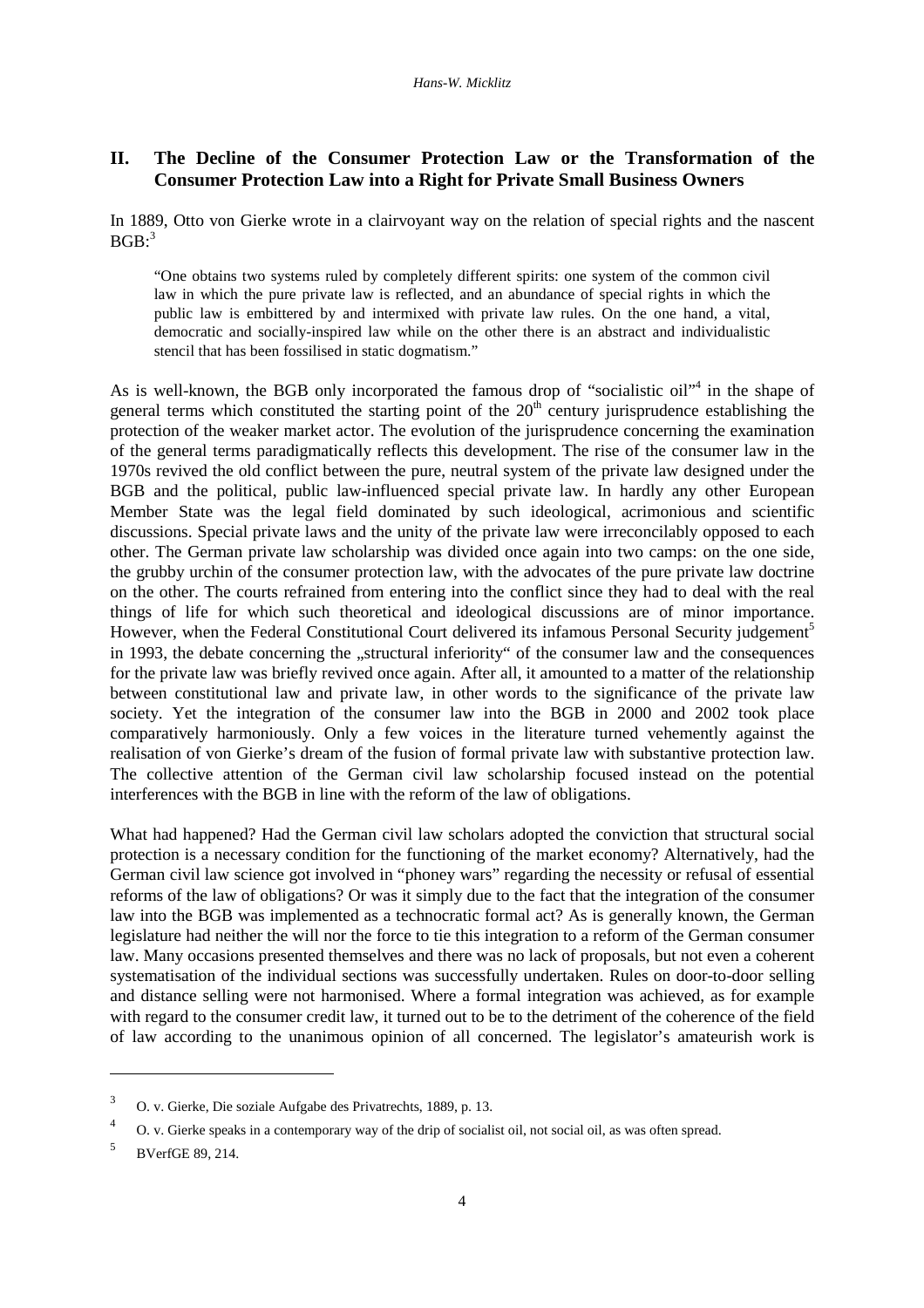especially obvious in the UKlaG, the so-called Injunctions Act. This law embraced – and still embraces today – all procedural regulations of the consumer law which could not be situated elsewhere. The result of this legislative reluctance is an amputee. In a way that cannot be excused or explained, the law reflects the insecurity, ambiguity and reluctance of the legislature when dealing with the collective legal protection, the extension of which Franz-Jürgen Säcker took a firm stand against.<sup>6</sup> One cannot impede it. The camps migrate either to England or, in the case of collective legal protection, to the Netherlands. Competition between legal systems is already taking place. While the German facilities – in the words of Dieter Hildebrandt "stand dort Deutschland" – are simply stashed away.

The formal technocratic integration of the special consumer law into the BGB by way of a knee-jerk reaction stems from its own individual logic. A scientific, or even democratic, parliamentary debate on the consequences of this integration – of the kind that kept the Netherlands occupied for decades when reforming the "wetboek" – was never on the cards. The prospect of triggering State liability due to a delayed transposition of the directive concerning the sale of consumer goods hung over the issue like the sword of Damocles and left no time for broad political discussions. Directive 99/44/EG thus provided an engine for the modernisation of the law of obligations. The old conflicts concerning the significance of the special private law had to be solved within the BGB. In the end, the result amounted to a great legal sleight of hand. But were there arguments, were there discussions, were the consequences of the delayed integration of the "socialistic oil" reprocessed in a scientific way? In my opinion there were not.

Instead one can observe two evolutions during the last 10 years. On the one hand, the consumer law within the BGB was scientifically isolated or maybe even ignored. The civil law scholarship dealt with the consequences of the reform of the law of defective performance or the law of limitation to a far stronger degree than it did with the adjustment of the system of values that had been integrated into the BGB by the incorporation of the concept of the protection of the weaker market participants. To that extent the German reform could be a sign of what is to come for developments in European law as regards competition between the best civil law systems, because in fact they anticipated the later European evolution. Indeed, even the DCFR finds it difficult to cope with the values which stand behind an "academic" project on the European civil law. From a scientific point of view, a certain amount of academic attention has also been paid to the §§ 13, 14 BGB. In particular, they gave rise to a chain of dissertations and State doctorates. Only sporadically, however, did these papers go beyond the narrow frame of the relation of consumer private law and private law. Instead of these rather marginal academic debates, by far the more important theme as regards the content of the consumer law proved to be the debate concerning the realisation and necessity of a European private law launched by the European Commission at the beginning of this millennium. It provided large parts of the (German) civil law science with a platform from which to reform the consumer law - a reform, which I interpret retrospectively as the turning point on the road to the consumer law "without" protection". To clarify: I do not insinuate that my colleagues pursued this objective "intentionally", since this "postmodern" philosophy corresponds all too much to the Zeitgeist which does not provide a lot of space for social questions. Thus, the return of the consumer into the BGB could be undertaken. To use a facile and inoffensive modification of the bon mot of Alexander Kluge: it amounted to "consumer in the circus dome of the BGB". I do not seek to disguise that my agitation is not shared by the majority of my colleagues in the German civil law scholarship. Indeed, unlike me, they might lean back rather satisfied, since the scare seems to be over.

What had happened? For a long time, European private law was more or less equated with consumer law. The expert discussion was consistently reserved to the "consumer circles". Not until the enacting

<sup>6</sup> F. J. Sӓcker, Vertragsfreiheit und Schutz vor Diskriminierung, ZEuP 2006, 1.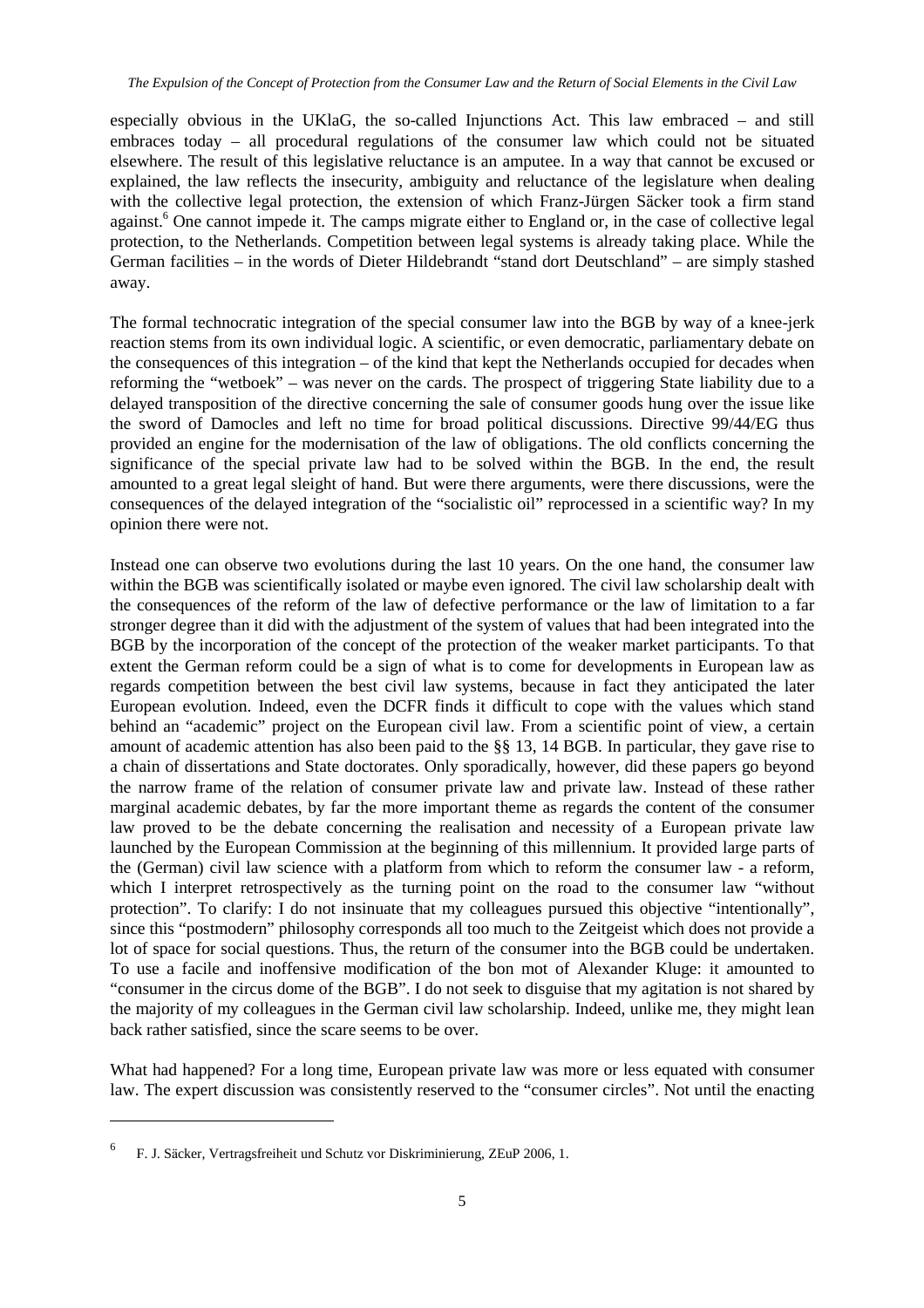#### *Hans-W. Micklitz*

of Directive 93/13/EWG concerning the control of abusive clauses in consumer contracts, and notably Directive 99/44/EG that stirred up the distrust of the civil law scholars throughout Europe, had the EU started to harmonise core areas of the national civil law. In 2001 the European Commission, under pressure from the European Parliament, presented the European academic public with a Green Paper.<sup>7</sup> By then it was no longer a question of the realisation of a European consumer law, but of the realisation of a European contract law, or even of the codification of an all-embracing European civil law. Here one required inputs other than those of the researchers within the European consumer circle. The whole shooting match was at once up for debate: the idea and the realisation of a European civil law under the roof of which Europe could and should unify. The scholarly debate on the question, if such an undertaking can be realised at all in a post-national state, never made it as far as the parliamentary level as the European Commission conducted itself in a typically bureaucratic and pragmatic way. Is the imp who harboured ill thoughts reincarnated in a German professor 100 years later: "Honi soit qui mal y pense!?"?

As a follow-up to the Europe-wide debate prompted by the Green Paper, the European Commission created a research pool in 2005, constituted by members of the autonomous Study Group under the direction of Christian van Bar and the members of the Commission-appointed Acquis Group, under the direction of Hans Schulte-Nölke. The Study Group represented the European civil law scholarship and its approach was comparative, while the Acquis Group represented the European contract law expertise, and thus de facto and de jure the consumer contract law scholarship. The starting point was the acquis communautaire of the European private law, that is to say the contents of the European consumer law. In 2008 and 2009, respectively, these teams signed off on the Draft Common Frame of Reference, a fully-fledged European civil law opus which unified the work of the Study and Acquis Groups into one text and combined dispositive contract law with compulsory consumer regulations. By the change of competences within the European Commission, from DG Sanco to DG Justice in 2009, or in terms of persons from Commissioner Kuneva to Commissioner Reding, the European Commission had reasserted the prerogative of action. Currently 18 experts, amongst them 14 that participated in the DCFR, are working on the elaboration of an optional instrument, which should comprise no more than 150 articles, and which can be chosen by the parties to a contract as the  $28<sup>th</sup>$ legal order.<sup>8</sup> The threads of coordination converge in the hands of Dirk Staudenmayer, who already played an important role within DG Sanco.

So far, so good. But the reader might ask what role this evolution in Europe, which has yet to lead to any concrete results, has to do with the claimed reorientation of the consumer law into a "protective right without protection"? I would say a lot; perhaps it even plays a crucial part. This transformation disturbs me. The EU was not only the impulsive force with regard to the evolution of the consumer law, the EU also left her own special mark on the consumer law. Consumer protection, consumer politics as well as consumer law in the Member States inextricably involve the rise of the social welfare state. Although the Member States differ in their basic approach, they were united in their objective that the consumer should be considered as the weaker market actor requiring legal protection by means of compensatory regulations mostly in the form of compulsory laws. If we set aside the question of whether this aim was ever achieved, it remains clear that consumer protection of the 1960s and 70s followed a predominantly social target. The weakening of the emphasis on protecting consumers on the national level was mirrored by the adoption of the consumer protection remit by the European Commission, a process which began slowly and prudently in the second half of the 1970s before fully hitting its stride with the adoption of the 1986 White Paper on the accomplishment of the single European market. The European Commission thereby discovered modern consumer protections,

<sup>7</sup> KOM (2001) 398 endg.

<sup>8</sup> See the website of the DG Justice http://ec.europa.eu/justice/policies/consumer/ policies\_consumer\_intro\_en.htm.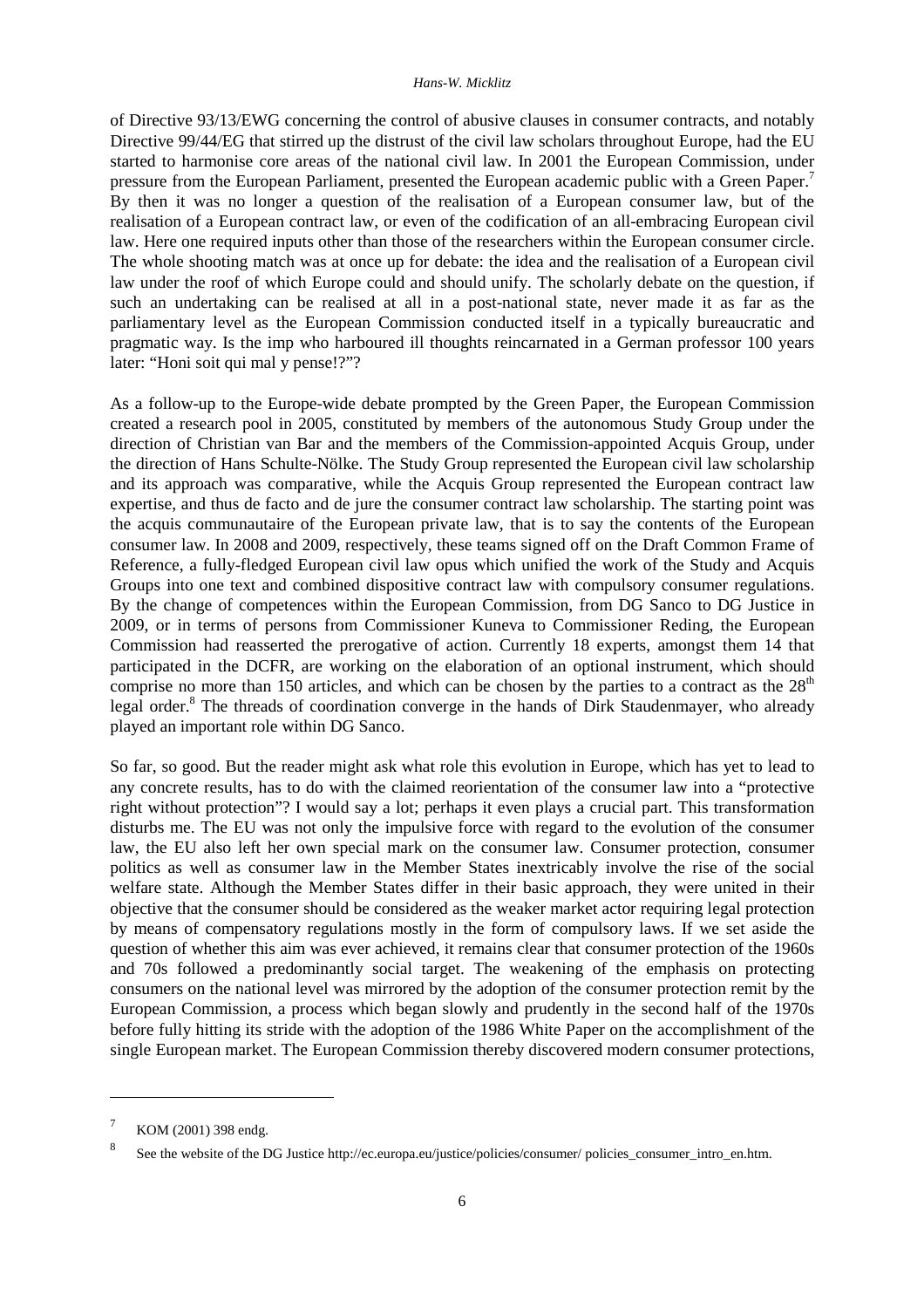or rather the concept of the consumer as an important market actor, who played and still plays a central role with regard to the accomplishment of the single European market. Yet this consumer, or rather the concept that stands behind this consumer, is no longer the weak, underprivileged consumer in need of protection. Such a concept would be dysfunctional for the realisation of the single European market. With a weak consumer in need of protection, a single European market is not feasible. A single European market needs an active, informed and adroit consumer; in short one that is a normative optimised, omnipotent consumer. It is precisely this concept that the European Court of Justice (ECJ) has developed in its jurisprudence concerning the fundamental freedoms and pursued with varying stringency in the interpretation of secondary legislation. The European Council tightened this ideology in the Lisbon Declaration of 2000.<sup>9</sup> Henceforth the consumer shall take advantage of the economic benefits of the single European market by using the Internet in an active way. From the perspective of the protection of consumers, the triumphal march of the consumer law in the EU amounts to a Pyrrhic victory since the consumer law has lost its "protection" system.

Focussing on the Zeitgeist, at least, we can say that I do not agree with Franz-Jürgen Sӓcker. According to the perspective stemming from around the beginning of the second millennium, the European-inspired consumer laws, and thus the corresponding regulations of the BGB, are sustained by exactly this "European Zeitgeist" on the legislative level and, increasingly since the 90s, in the jurisprudence of the ECJ for good or for bad. The German courts are inspired by this philosophy as well. The corresponding jurisprudence of the Federal Court of Justice concerning scrap deals, which harmonises in a strange way with the parameters of the ECJ, testifies to this. Whereas the ECJ had avoided a fundamental judgement in favour of the consumer, the Federal Court of Justice exercised a kind of modified control of violations of *bonos mores* which only found remedies in some striking individual cases. It is one thing to decide a single door-to-door selling in favour of a consumer, or to set aside legally dubious contract clauses, but it is a totally different issue to help consumers concerned with scrap property in a "structural" way. From a theoretical point of view, the Europeaninspired "consumer law without protection" provides an open goalmouth for the conceptual design of a modern European contract law, of which the civil law scholars in Germany and throughout Europe are taking advantage. Consumer protection law became consumer law, while the protection of the weak became the protection of the ordinary informed and attentive consumer, and the consumer protection law expertise turned into consumer law scholarship. This new spirit has also found its way into the Münchener Kommentar. Space constraints deny us the opportunity for theoretical discussions in long preliminary remarks. Rather an annotation of the law is called for, not the reconstruction and deduction of political coherences which are reflected in the law itself. One by one, the formal freedoms of contract are being restored while the material freedom of contract that Max Weber had in mind is being called into question. It now appears that the freedom of contract could be reduced again to a formal freedom to "take it or leave it". Nowhere is it clearer than in the European Commission's favoured opt-in model. Since consumers would only have the choice between following the seller's defaults and abandoning the transaction, the freedom of contract, so to speak, is exercised by the trader instead of the consumer. Problems anyone?

Now one might argue that such an opt-in model can adequately guarantee the protection of the weaker parties, especially if the model's foreseen standards of protection are high enough. I do not seek to contest this, but the shift in perspective is still conspicuous. The high value placed on the concept of autonomy of contract as materialised in the 1970s – the concept that the consumer should be able to decide in an informed and competent way – is abandoned in favour of an economic efficiency paradigm. The precise objective is, as we learn from the  $2010$  Commission Green Paper,<sup>10</sup> to reduce

<sup>9</sup> http://www.europarl.europa.eu/summits/lis1\_en.htm.

<sup>&</sup>lt;sup>10</sup> KOM (2010) 348 endg.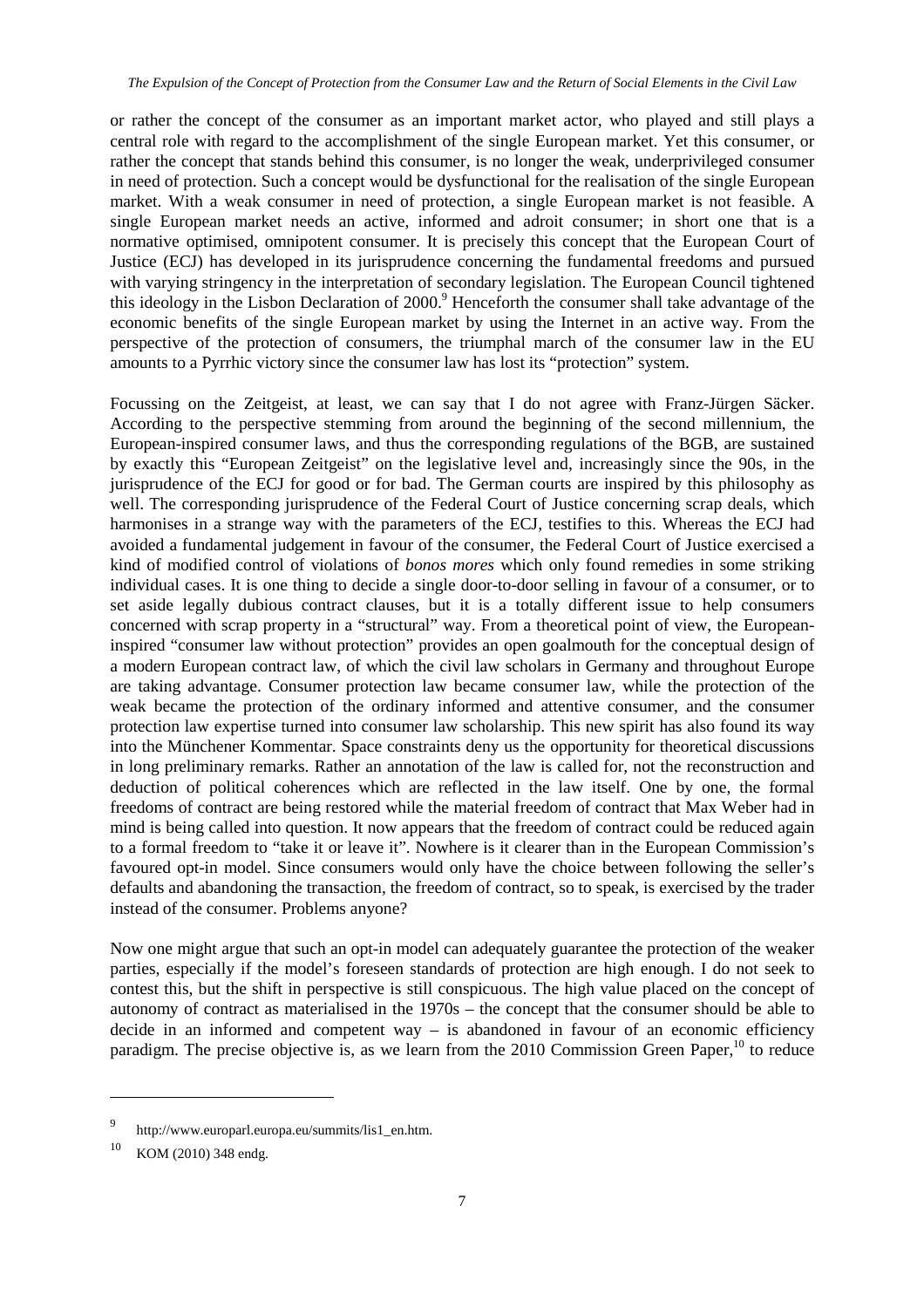the transaction costs of traders whose access to the single European market is blocked or hindered because they have to adhere to 27 national legal systems with diverging protection standards. From the point of view of the European Commission, it amounts to a near-perfect combination of protection and efficiency. Protection is provided for, but in mind is the active internet consumer, who diligently searches for the cheapest provider and orders products regardless of all territorial, social and linguistic limitations. By way of a side note, I would like to mention that through such considerations the European Commission promotes a particular kind of sales which has an unavoidable negative effect on local providers and social structures at neighbourhood level.

I would, however, like to take the liberty of making another comment on the relation between consumer law in the BGB and European private law. It should be remembered that the European Commission had the original objective of completely harmonising the core areas of consumer contract law – protection against abusive clauses in consumer contracts and protections concerning the sale of consumer goods – by means of a proposed directive regarding the rights of consumers,<sup>11</sup> but failed in realising this due to the resistance of the European Parliament and Council. A complete harmonisation should serve the same objectives as the optional instrument – a market-optimised adjustment of the consumer law that no longer allows national variations or additions – and thus reduces the transaction costs of companies. The opt-in model, actually favoured by the European Commission, which seems certain to obtain the assent of the European Parliament, can now only fail due to either a lack of an adequate legal basis or the lack of majority support from the Member States, or both . Even if this evolution is endorsed by many, one should not ignore the flip-side of this policy. Should the opt-in model function, in that it is accepted by the companies, it would mean that consumers only have an opt-out possibility – that is buying next door instead of buying via internet – and so, in effect, a European Internet sale contract law designed by the Study Group and the Acquis Group and approved by a committee of 18 experts would, in one fell swoop, render obsolete the national sale contract law, the corresponding national consumer law as well as Article 6 of the Rome I Regulation. De jure neither the national law nor the Rome I Regulation is affected, but de facto the "chosen" EU contract law could and, from the point of view of the European Commission, should supersede the national law. This is fatally reminiscent of the discussion about the significance of the minimum harmonisation. The European Commission's favoured de facto total adjustment should at least give cause for serious concern amongst civil law scholars.

The dark side, in my opinion at least, of this beautiful new world of the optional instrument only appears when one turns one's attention to the interaction of substantive regulations and law enforcement – something which plays a crucial role with regard to the consumer protection. By enacting the AGB-G in 1976, the German legislature embarked upon a ground-breaking process of evolution. The combination of substantive regulations with adequate individual and collective legal means was the inspiration for the enacting of laws in the Member States, in the EU and far beyond. The splitting of the AGB-G into a substantive part, which was moved to the BGB, and a procedural part, which was incorporated into the UKlaG, stands paradigmatically for a disruption of the fundamental context of substantive and procedural law. Unfortunately, however, the Münchener Kommentar followed the demands of the legislature. Franz-Jürgen Sӓcker strongly endorsed my effort to conserve the unity of the AGB-G, at least in an academic way, by way of annotating the procedural law in the second volume. Alas, our efforts were in vain. Since then collective legal protection, in the shape of injunction suits under the General Terms and Conditions Act, has become significantly less important. Certainly this is not entirely due to the breakup of the procedural part. Consumer associations, which carry the lion's share of the burden of law enforcement, also play a part in this evolution. However, this evolution is primarily symptomatic of the lack of impetus on the part of the

 $11$  KOM (2008) 614 endg.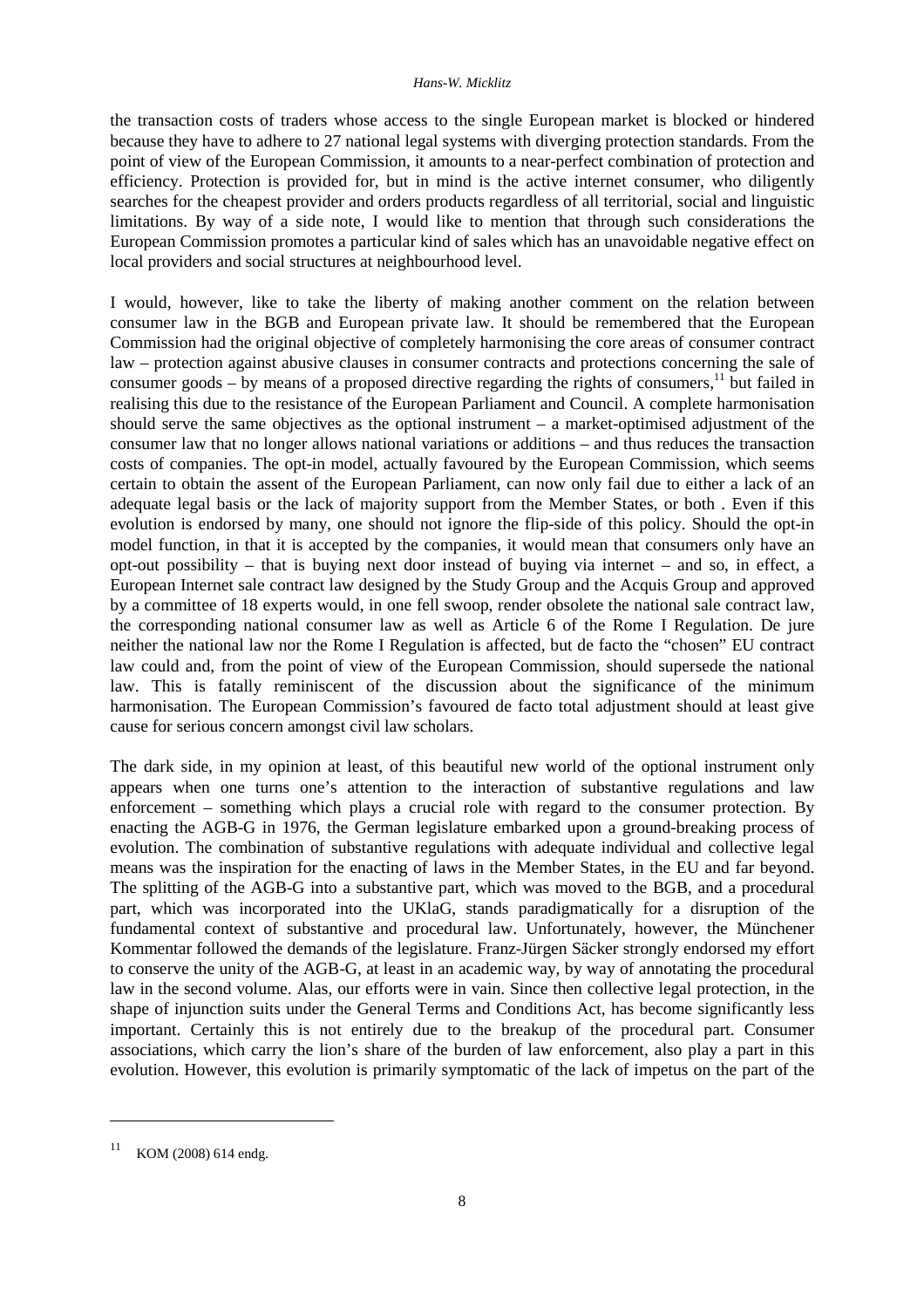German legislature in claiming a cutting edge in Europe by modernising the procedural rules. The 30<sup>th</sup> anniversary celebrations in Berlin befitted a funeral rather than a fresh start for the new millennium.

The European academic debate, and especially its discussion of the optional instrument, already features an identical flaw. For this reason it neglects one of the essential advantages of the European (consumer) contract law, which stands out, because in the corresponding regulations there are not only substantive protection standards, but also some distinct parameters concerning the forms and means of the law enforcement. Substantive questions were combined with the organisation of the law enforcement in neither the Study Group nor the Acquis Group. Collective law enforcement was completely excluded. For this reason a complete branch of discussion, upon which many legal orders in Europe and worldwide are focussed, was pruned. One would have expected that, given the European Commission's ever-increasing interest in the regulation of transnational and web-based transactions, the expert committee would have dealt with the individual enforcement of the rights granted by the optional instrument. This could not be further from the truth, as both the expert committee and the European Commission seem to feel that consumer law consists exclusively of substantive regulations. That having been said, it is well known that the European Commission has long endeavoured to assist the development of informal methods of mediation. The two forms of mediation which dominate the discussion today are called Alternative Dispute Resolution (ADR) and Online Dispute Resolution (ODR). They did not capture the imagination or attention of the expert committee, although the European Commission recently published an extensive study concerning arbitration boards and mediation bodies in the Member States.<sup>12</sup>

Considerations with regard to ODR are still in their infancy. But where is the group of experts which dedicates itself to exploring this problem? The man on the street knows that "to have a right and get one's right are two different things" (this does not sound quite right in English). All discussions about access to justice and the enforcement of rights, which had political resonance even in the 1980s and 90s, seem to have been forgotten. What use is even the finest optional instrument, if there is a lack of adequate mediation mechanisms? The European Commission's mantra-like reference to existing forms of mediation is not very helpful, since Brussels avoids tackling the central questions: Who can guarantee that the mediation mechanisms function in practice, and by what means? Who controls the actors? What roles are to be played by the trade associations, consumer organisations or even the national supervisory authorities? Who is there to support the consumer if the mediation is decided in his favour on paper, but nothing happens in practice? The legal and political discussion of the 1970s brought the law down to earth and so fulfilled the old promise of the 1920s. But now, in the era of internet business, the hard facts vanish literally into thin air. Do we end up with a consumer law not only without protection, but also a consumer law without – or with greatly reduced – law enforcement?

<sup>12</sup> http://ec.europa.eu/consumers/redress\_cons/adr\_study.pdf.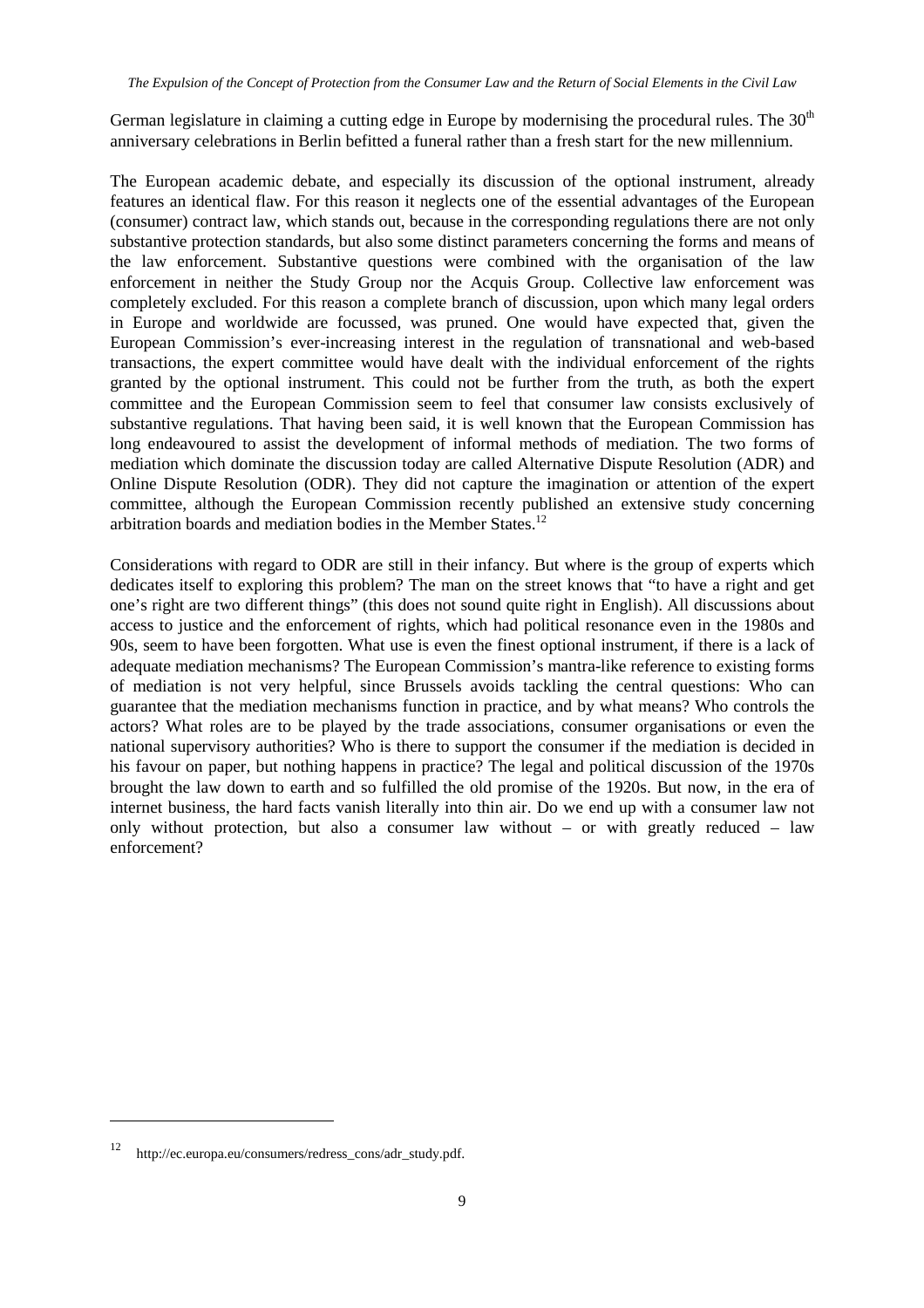## **III. The Perpetual Return of the Protection of the Weaker Parties or How the BGB Could Still Become as Powerful as it Should Be**

Legal history has taught us that formal consolidations create new legal forms that react to the necessity to take care of those who do not have access to the legal system for whatever reason. So it happened in Ancient Rome by means of the *ius aequum*, in the common law by means of equity and in the BGB by means of good faith. Looking back on history, one does not need a lot of imagination to foresee a further evolution, in one form or another, in the protection of the weaker parties outside of the EU's optimised model of the sales law internet contract. For many this may sound alarming, but for me it has a comforting affect.

In fact, this evolution already got off the ground long ago, but not a lot of attention was paid to it by the academic or political circles. The Acquis Group, and particularly the expert committee, and to a lesser extent the Study Group, seemed to be fixated on contracts of sale concluded over the Internet. In the short time available I would like to limit myself to five parameters which point to an increase in the safeguarding of weaker parties: (1) to the first signs in the ECJ's case law of a guarantee of the protection of the weaker parties, (2) to the breakup of the services contract law, (3) to the emergence of a European social contract law beyond the consumer law, (4) to the transformation of the consumer law into a right of the private and professional small business man and (5) to the possibility of helping weaker parties to assert their rights by means of the BGB, completely without the consumer rhetoric.

(1) The reader may ask why the ECJ appears precisely at this important juncture. The justification is reflected in the fact that, to the detriment of many civil law scholars, the ECJ persistently pursues a constitutional approach towards the private law and thus creates a basis for the protection of the weakest actors. The crucial vehicle of this evolution is the anchorage of the protection against discrimination in the civil law. Should the ECJ's judgement in *Test Achats* follow the Opinion of Advocate General Kokott,<sup>13</sup> a control of secondary rules using the Charter of Fundamental Rights as a benchmark would be possible and, indeed, necessary. For many civil law scholars this idea amounts to a nightmare. As to its importance, *Test Achats* could equal the function of the bail-out judgement of the German Federal Constitutional Court. But the ECJ often puts up a good fight in other topics as well, since it does not always focus on the dynamic and well-informed consumer. The *ex officio*  jurisdiction concerning the control of abusive clauses in consumer contracts,<sup>14</sup> which indeed still lacks clear outlines, and the development of legal protections with regard to the consignment of deficient goods<sup>15</sup> all point to an evolution which has not yet come to a standstill. The question of where the evolution goes depends, last but not least, on whether or not consumer associations change from being the "free rider" of EU law to a "repeat player".

(2) Remarkable evolutions have occurred with regard to the law regulating the services sector. Indeed the Study Group also dealt with service contracts, but at the same time excluded wide fields of important types of contract. The model of the service contract upon which the Study Group focussed<sup>16</sup> greatly resembles the paradigm of the law of the services sector of the 19<sup>th</sup> or, at best, the  $20<sup>th</sup>$  century, which was based on the distinction between success- and service-orientated contracts. The Acquis Group was assigned to compile the *acquis communautaire* of the European contract law. The modern

<sup>13</sup> GA Kokott, 30.9.2010, EuGH, Rs. C-236/09 – Test Achats, nnv.

<sup>&</sup>lt;sup>14</sup> H. Schebesta, Does the ECJ know European Law? A note on ex officio application after Asturcom ERPL 2010, 847.

<sup>15</sup> EuGH, Rs. 404/06 Quelle, Slg. 2008 I-2685 and EuGH, 3.9.2009, Rs. C-489/07 Messner Slg. 2009 I-nnv.

<sup>16</sup> M. Barendrecht/Ch. Jansen/M. Loos/A. Pinna/R. Cascao/St. v. Gulijk, Service Contracts (PEL SC), 2007.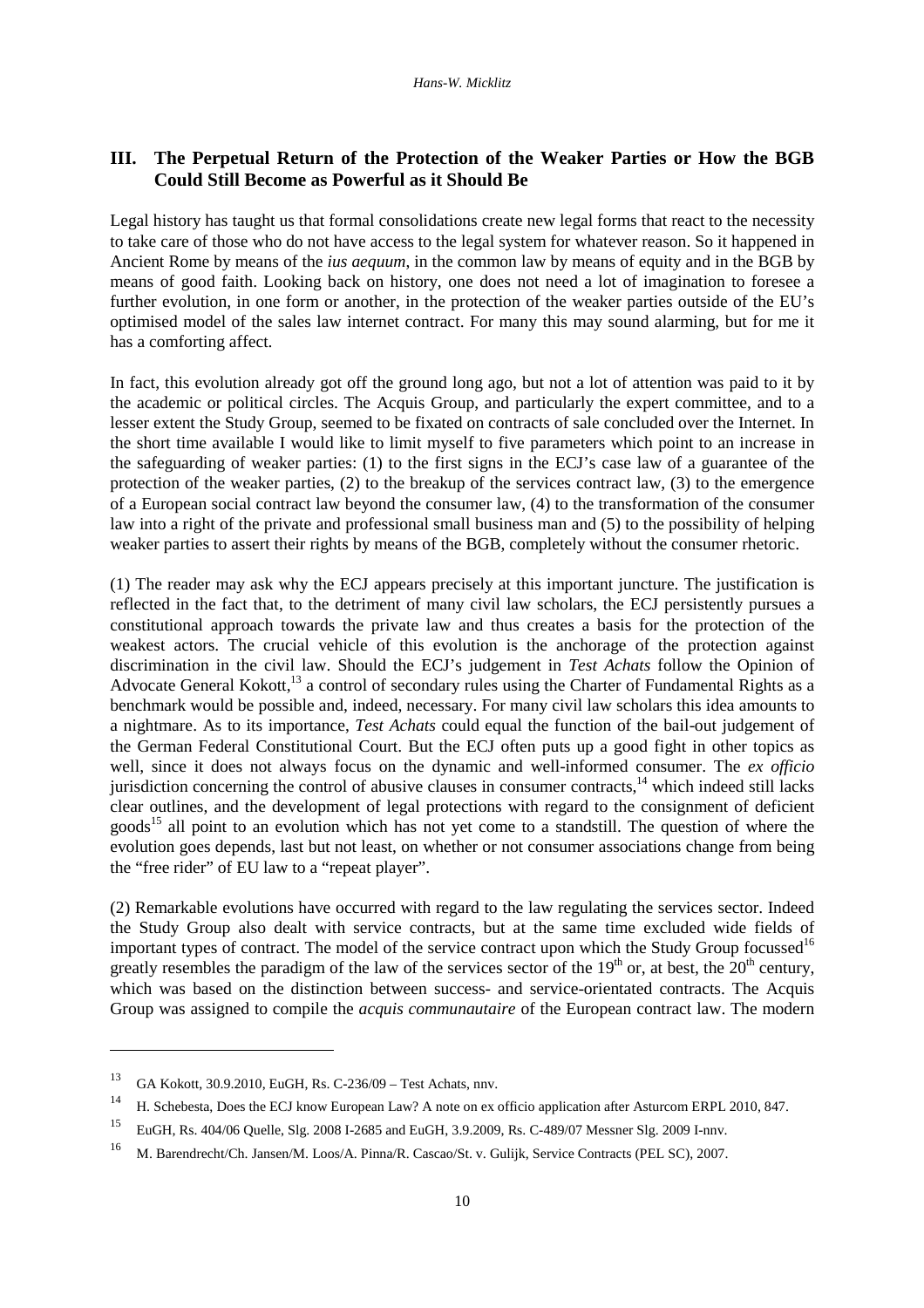law of the services sector – beyond time-sharing, all-inclusive tours and rudimentary consumer credit obviously did not belong to it, even though services account for 70 % of the EU gross national product. That is why it is not surprising that the rules of the DCFR, and therefore also the rules of the optional instrument, are based on the model of a contract of purchase which even at the time of the coming into force of the BGB had ceased to correspond to reality. Where are all the relevant contract rules which the EU adopted in the field of financial services, energy, transport, telecommunication and postal services? Admittedly, in terms of von Gierke, these are largely matters of public law rules. But the corresponding directives and acts also include several relevant contract rules.

The list can be extended arbitrarily. Should not distribution contracts, subvention contracts and contracts concerning public procurement belong to the Acquis too? And finally, where is the influence of the primary law on the Acquis, especially with regard to the law of the services sector? Many of these services are offered via the Internet. But do we already have contract relevant rules for these modern forms of services? Does an evolution occur in the law of the service sector which we already know from labour law? Is the BGB yet again out-dated?

(3) A mere glance at the different services directives is all that is required to see that the EU – at least in its method of regulation – also assumes the role of protecting the weaker parties. The MIFID directive and the third generation of telecommunication, gas and electricity directives created a new species of regulation – universal services that are aimed at guaranteeing access to relevant services for those who cannot assert themselves on the market as the idyllic world of the EU consumer law prescribes. Significantly these regulations do not mention a consumer, but speak of a "user" or a "client". The directives distinguish clearly, or at least more clearly than the European consumer law, between different potential addressees. For example, they speak of "disadvantaged customers".<sup>17</sup> Why has the EU not adopted the English formula of the "vulnerable consumer", of the violable consumer? Suffice it to say that the negotiations have been conducted in English? The disadvantaged consumer is not necessarily identical to the vulnerable consumer.

I would like to prevent a possible misconception. I do not claim that it is possible to transform the widespread regulations into a coherent system. If we follow Luhmann, the differentiation of society cannot be restored. This would imply that contractual regulations always have to be adjusted to the context of the likes of energy, telecommunication, financial services and transport law. But even such a result does not release the civil law scholarship from the duty to pay full attention to the services contract law. In the research conducted in the run up to the drafting of the DCFR this, admittedly exhausting, work is nowhere to be found.

This is not about the details of the new services law. It is about the fact that the EU has, above and beyond the consumer contract law, created a wealth of regulations which, for good reasons, is closer to reality than the internet contract law. Here a new social contract law could emerge as a response to the consolidation of the consumer law. The Federal Republic of Germany has transposed these directives into national law and will do the same with regard to the third generation of the directives mentioned above. But this evolution takes place outside the BGB. The whole dynamic of the services law is scattered over a multitude of special regulations. This new services law, in the form of universal services, is far more committed to the protection of weaker parties than one would have predicted from the proposals of the Study Group, the Acquis Group, from the DCFR or from the foreseeable optional instrument. Otto von Gierke's dream of 1889 may yet have its day in the sun. But is this evolution disturbing for a civil law scholar? Is it not rather about social law, about the protection of the Hartz IV addressee, and thus about legal questions that have no place in the BGB?

<sup>&</sup>lt;sup>17</sup> For example, Directive 2009/72/EU.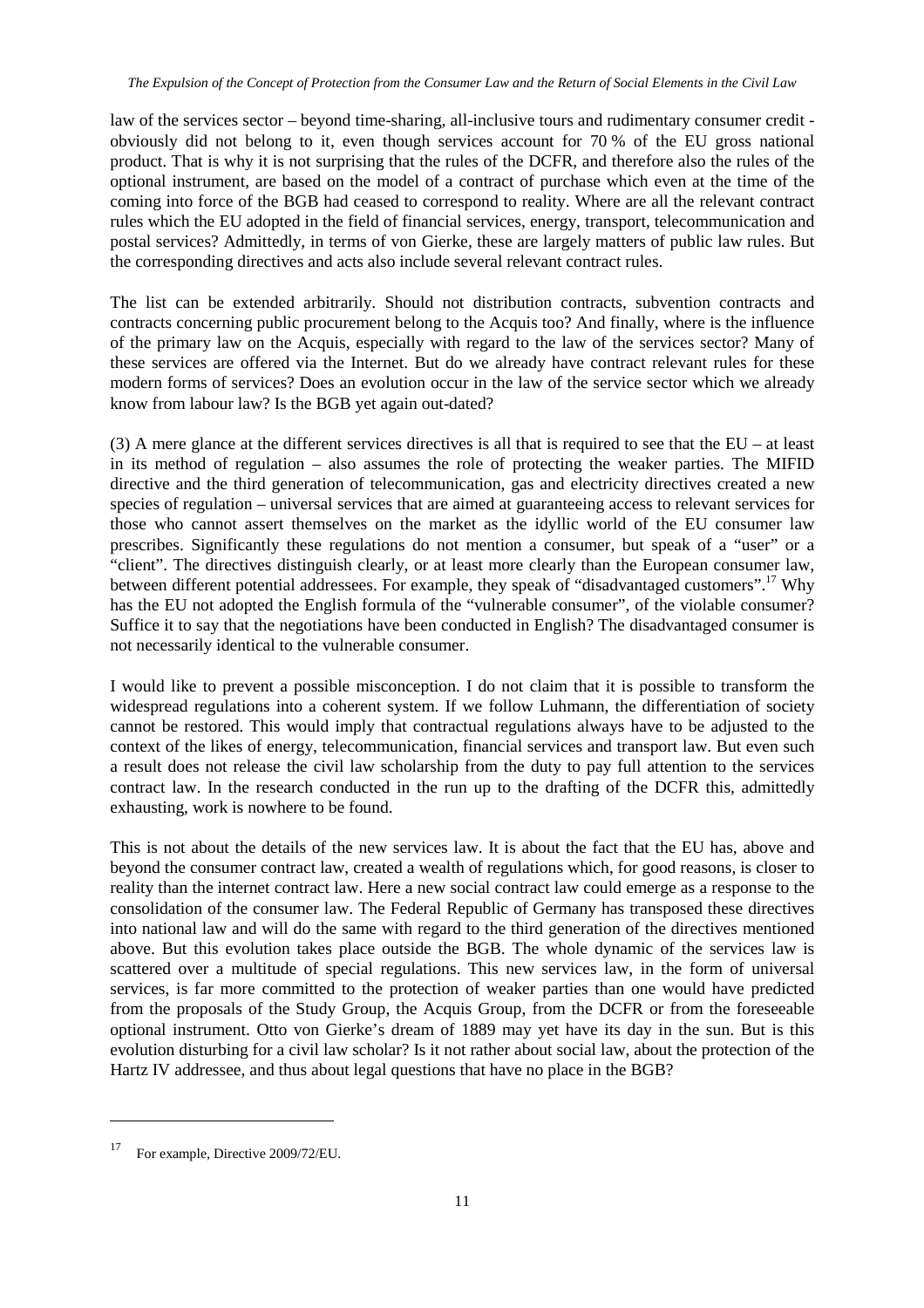#### *Hans-W. Micklitz*

(4) From this perspective the integration of the consumer law into the BGB appears to be a failure, at least if one begins with the intellectual assumption that the accretion of the formal freedom of contract and substantive protection standards has been successful. According to the EU consumer approach one could reflect on whether this new consumer law within the BGB is rather a type of modern trade law, a commercial law for small and medium-sized businesses as well as for the private small business men. Such a perception would also permit us to deal in a proactive way with the problem that small and medium-sized business men often find themselves in the position of the consumer when face to face with big companies. From this point of view, the argument about the control of the general terms and conditions of small and medium-sized businesses appears in a different light. At any rate the European Commission assumes that the DCFR and the proposed optional instrument are primarily important for small and medium-sized businesses, concerning b2c as well as b2b contracts. This would be the anticipation of the adjustment of the category of small and medium-sized business to include competent consumers.

(5) The question now arises what tasks remain for the justice system in the realisation of the protections for weaker parties which the legislative authority has displaced from special regulations; which role the BGB can still play; whether the consumer protection and protection of the weaker parties will fall apart? I would like to limit myself to the potential role of the BGB. For I see here an old, but also new, task which can only be accomplished by resorting to the well-known instruments. For at least two years now the following, very imaginable, scenario circulates in discussions concerning the future of the European consumer law:<sup>18</sup>

A "consumer", that is to say a consumer in terms of the definition of the DCFR, addresses "his" national law with the argument that he is not a consumer under the terms of this definition since he cannot fulfil the requirements the legal system places upon him concerning his intellectual capacity, he has no access to the internet, he cannot operate the internet, he can neither read nor properly understand English and thus he is not able to carry out a price and information comparison. He is a human being who needs protection.

Dogmatically there remain two possibilities: either the court in question includes this person in need of protection within the notion of the consumer, whereby the consumer gets a completely different meaning on the national level than on the European level, or the court discusses openly the parameters of the §§ 13, 14 BGB and concludes that the regulations are not applicable because the concerned person does not correspond to the European definition of a consumer, whereby there would be the possibility of resorting to the sweeping clause of the BGB. Being a "severe" case, the court would try to help the person concerned. And without doubt experts will be found to provide reasons in one direction or another. In light of the reasons mentioned, I would personally plead for the last alternative. The BGB could again step up to the plate, back to the role it played in the  $20<sup>th</sup>$  century – that of providing a system to protect the weak, of course on an individual basis only, since a structural inferiority cannot exist in this sector. Such inferiority could be detected at the most with the help of statistics or other empiric data. The debate on the structural significance of the protection of the weaker can thus recommence.

<sup>&</sup>lt;sup>18</sup> I first heard of this scenario from F. Zoll at a conference in Manchester organised by Rainer Schulze and Geraint Howells in January 2010.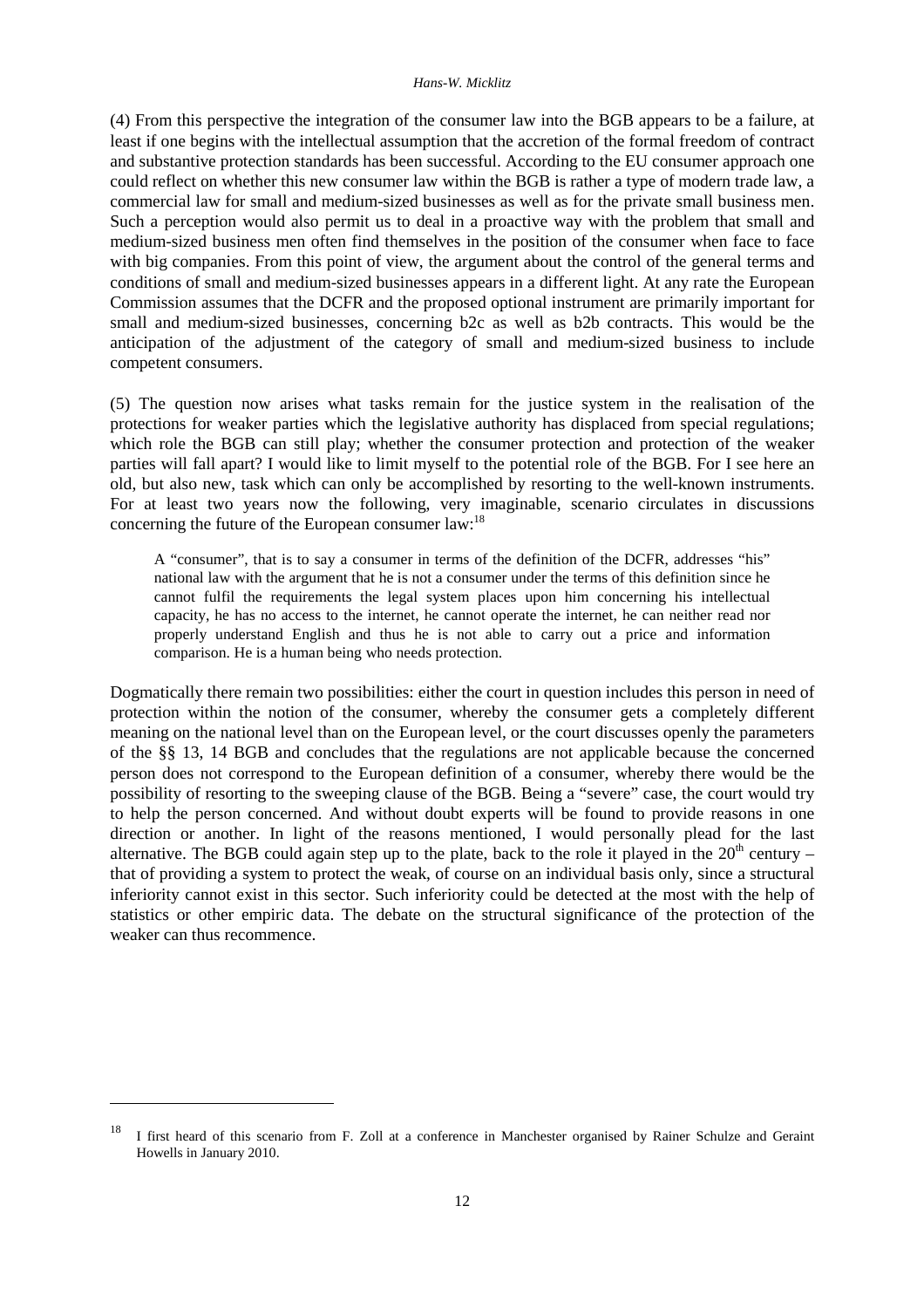#### **IV. A Short Conclusion**

 $\overline{a}$ 

Some of my considerations are based on risk-taking, while some other issues may appear to be oversubscribed. In any case, I maintain that this essay features factual content. The legal questions reach far and deep. Can the EU create a social contract law at all? Are the universal services suitable as a point of departure? Should this task not be reserved to the national law? Could the social dimension of the consumer law be saved by transferring it into an independent set of rules? What does "social" mean in the post-modern context, $19$  and can the nation state still achieve something other than the welfare state of the 1960s and 70s? These questions of principle especially affect the organisation of the protection of the weakest actors throughout the legal system. We cannot get around the question of examining how much protection of weaker parties is feasible through the BGB, whatever it may look like in the future.

The optional instrument, should it come, will not be the end of the evolution of the European civil law, nor of the national civil law vis-à-vis the European civil law. We live in exciting times. I am sure that Franz-Jürgen Sӓcker will participate in the upcoming discussion as he has always done.

<sup>&</sup>lt;sup>19</sup> D. Kennedy, Three Globalizations of Law and Legal Thought: 1850-2000, in D. Kennedy, The New Law and Economic Development, 2006, p. 19.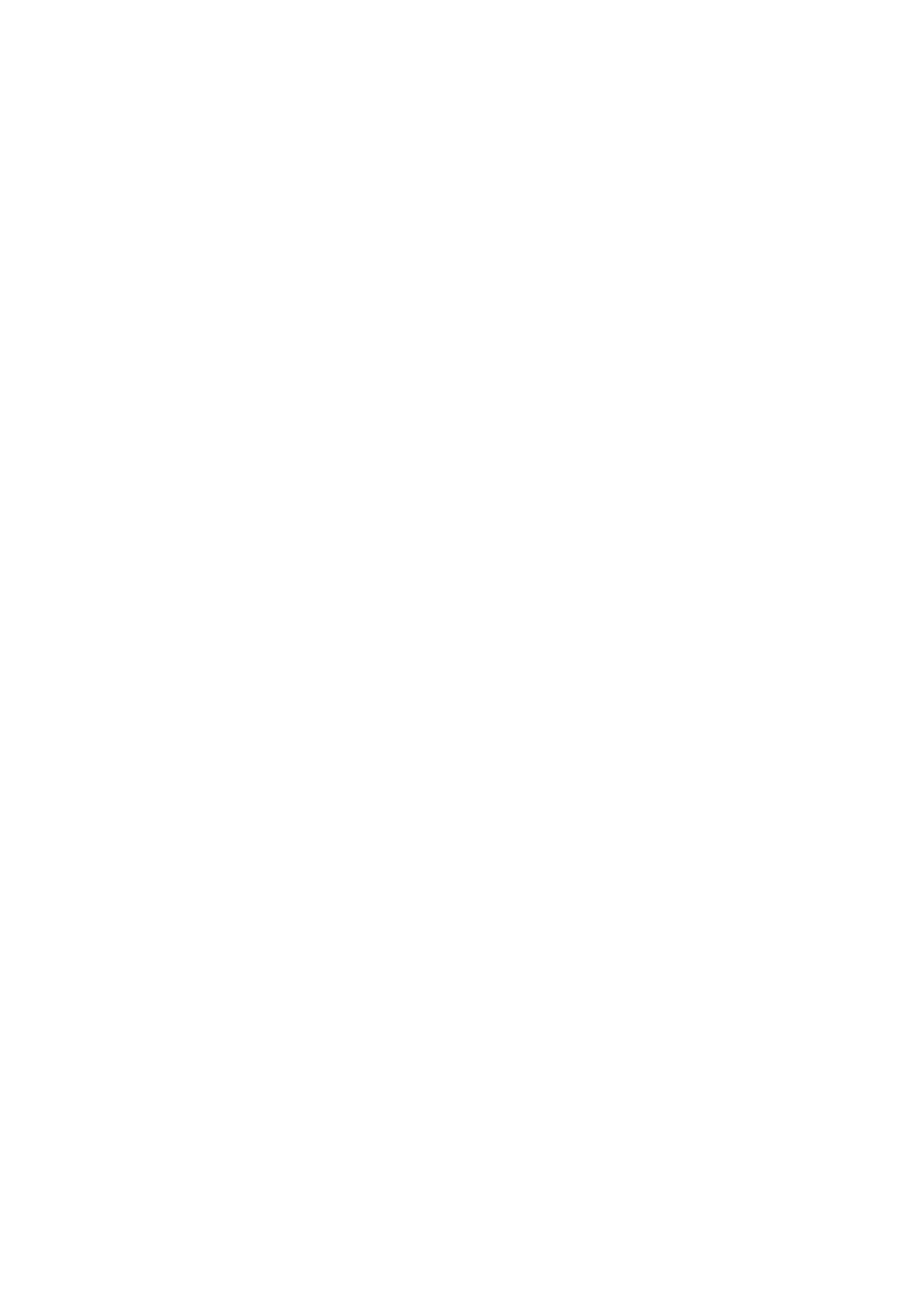# **Bibliography**

- M. Barendrecht/Ch. Jansen/M. Loos/A. Pinna/R. Cascao/St. v. Gulijk, Service Contracts (PEL SC), 2007.
- O. v. Gierke, Die soziale Aufgabe des Privatrechts, 1889.
- D. Kennedy, Three Globalizations of Law and Legal Thought: 1850-2000, in D. Kennedy, The New Law and Economic Development, 2006, p. 19.
- F. J. Sӓcker, Vertragsfreiheit und Schutz vor Diskriminierung, ZEuP 2006, 1.
- H. Schebesta, Does the ECJ know European Law? A note on ex officio application after Asturcom, ERPL 2010, 847.